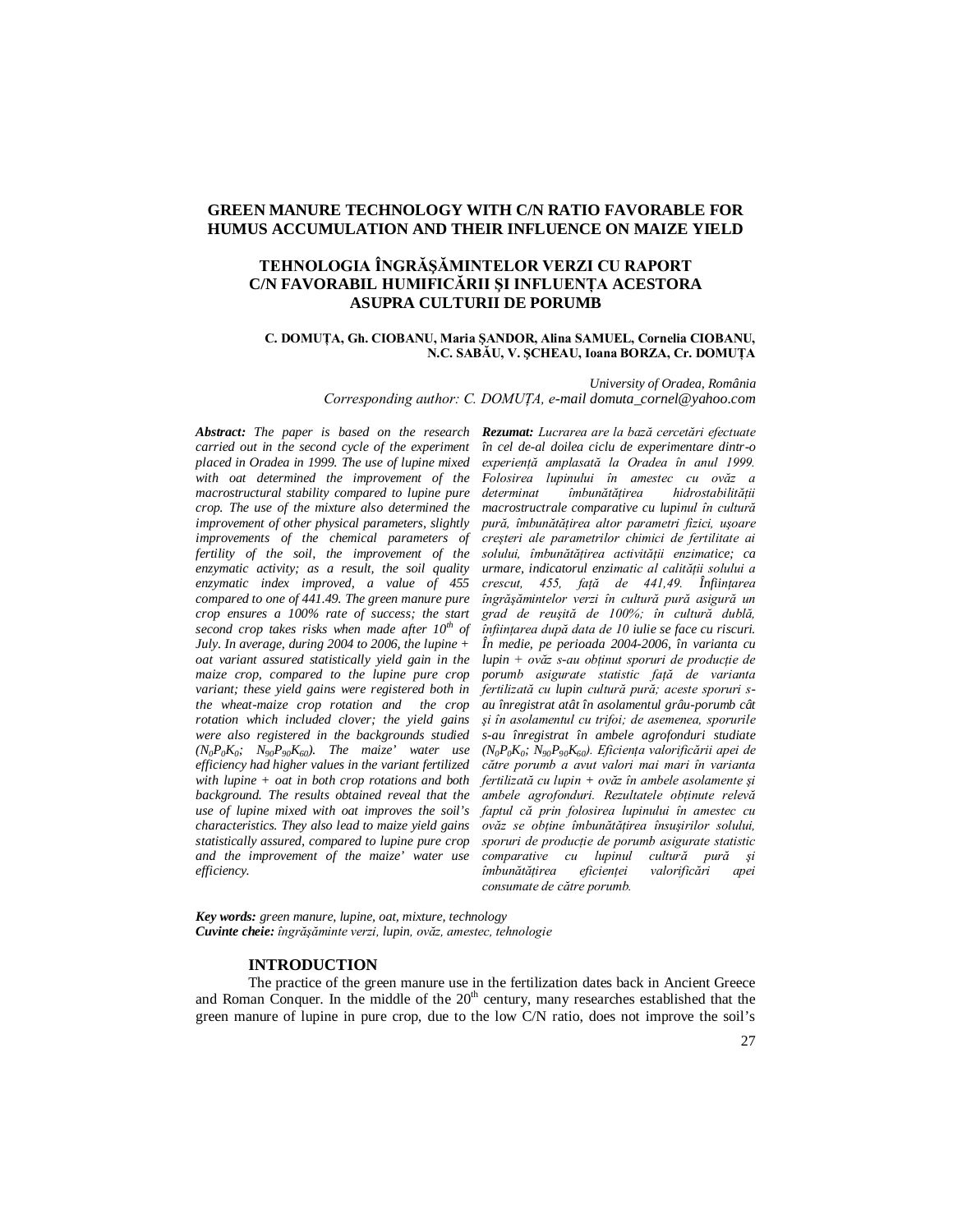humus content. The Biological School solved this problem using vetch in the mixture with gramineous (rye, oat and ryegrass) (Roger, 1976 referenced by Eliade et al, 1983). The vetch is known only like fodder in Romania and to recommend it for green manure will not be successful. Starting from the premise that the lupine is known in Romania as a green manure, Domuta started the research regarding the mixture of the lupine with gramineous in 1988 on the eroded soil of Pocola, Bihor County. The results of the research evidenced the positive influence of the new green manure on the soil's properties and yield gain in comparison with lupine, pure crop; the results of the research also evidenced the best periods for the sowing datum for green manure: in spring as main crop and not earlier than  $1<sup>st</sup>$  to  $10<sup>th</sup>$  of July as second crop (C. Domuţa, 1999, 2005, 2006; Samuel et al, 2006).

### **MATERIAL AND METHOD**

The research was carried out in Oradea, Western Romania, on the eroded preluvosoil with slope of 8%. On ploughing land the pH value was of 6.2, the humus content 2.1%, the mobile phosphorus 34.1 ppm and the mobile potassium content 209.2 ppm. The structure degree was of 55.8% and the field capacity (24.3%) and the wilting point (9.1%) had medium value.

The research period was 2004 – 2006 but the experiment was in the second cycle of the research. The experimental trial included three factors:

Factor A: crop rotation

a1: wheat – maize

 $a2:$  oat + clover – clover – wheat – maize

Factor B: organic fertilization

b1: control

b2: manure, 25 t/ha

- b3: manure, 50 t/ha
- b4: lupine
- b5: lupine + oat

Factor C: annual fertilization

 $c1:$  N<sub>o</sub>P

The number of repetitions used: 4. The area of the experiment plot:  $300 \text{ m}^2$ .

The total area of the experiment:  $6000 \text{ m}^2$ .

Green manure was produced in 2003, 2004 and 2005 like main crop. Sowing rate: 200 kg/ha in lupine pure crop and lupine 100 kg/ha and oat 80 kg/ha in the mixture.

The harvesting was made in the flowering stage of the lupine. After harvesting the green manure was kept like mulch on the soil surface. After 10 days the plough land of 25 cm depth was made. The maize was cropped in the first year after organic fertilization.

Water use efficiency was established dividing the wheat yield to the water consumption. Wheat water consumption was established using the soil water balance method; balance depth used was  $0 - 150$  cm.

### **RESULTS AND DISCUSSIONS**

The influence of the green manure on the soil's physical properties

After the  $2<sup>nd</sup>$  cycle of the experiment, a bigger structure degree was determined in the variant with lupine  $+$  oat in comparison with lupine in pure crop (60.9% vs. 55.72%). All the other physical properties (bulk density, total porosity, penetration resistance, hydraulic conductivity) were improved following the use of the mixture lupine + oat in comparison with

 $c2: N_{90}P_{60}K_{60}$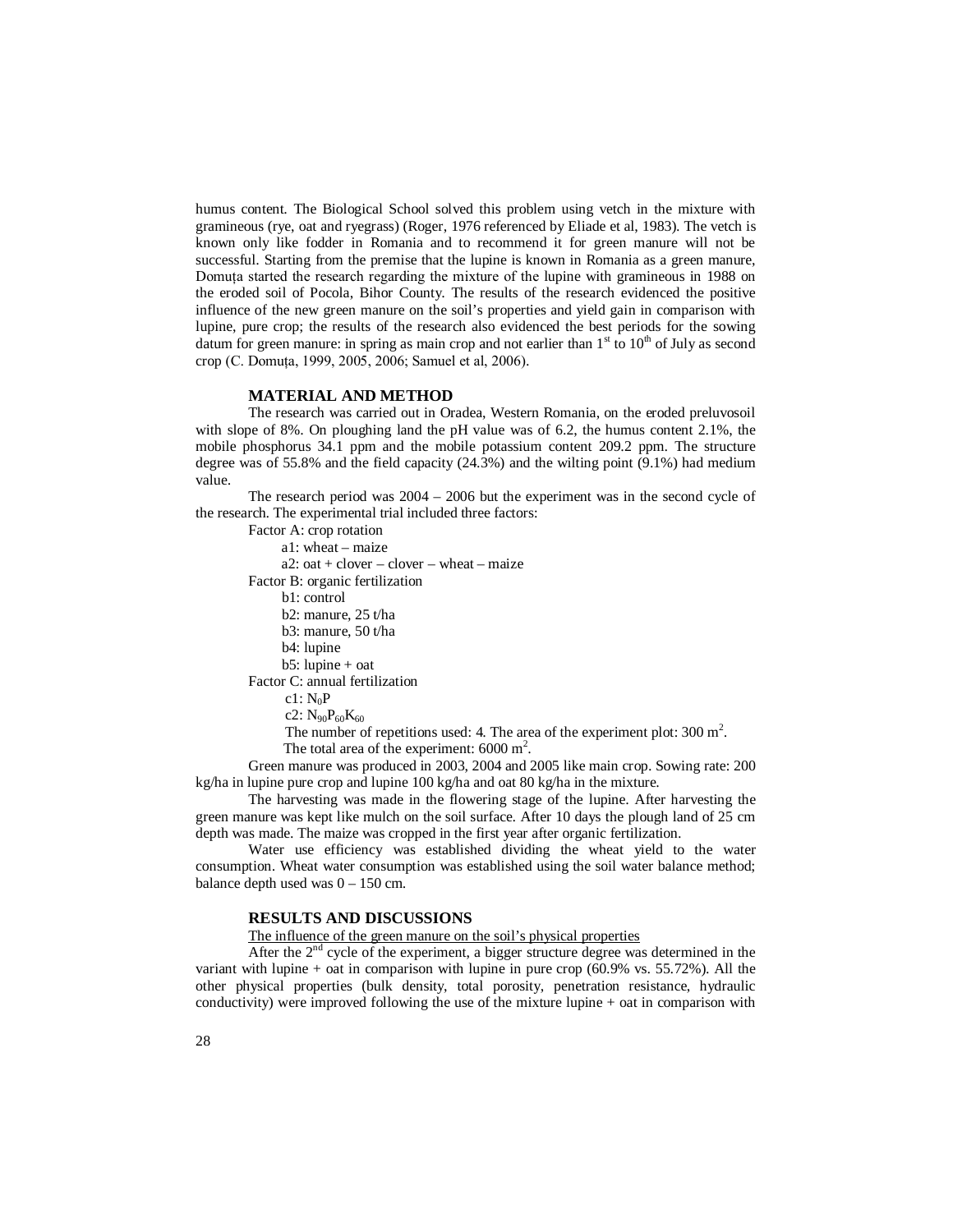lupine in pure crop. In the variant with manure 50 t/ha, the values of the physical properties were more significant than the values from the variants with green manure (*table 1)*.

*Table 1*

| The green manure and manure influence on the physical |  |
|-------------------------------------------------------|--|
| properties of the preluvosoil from Oradea             |  |

| Variant             | Structure<br>$(p>0.25$ mm)<br>% | Bulk density<br>g/cm <sup>3</sup> | Total<br>porosity<br>% | Penetration<br>resistance<br>kcf/cm <sup>2</sup> | Hydraulic<br>conductivity |
|---------------------|---------------------------------|-----------------------------------|------------------------|--------------------------------------------------|---------------------------|
| 1. Control          | 55.8                            | 1.44                              | 46                     | 25.6                                             | 13.9                      |
| 2. Lupine           | 55.72                           | 1.41                              | 47                     | 20.6                                             | 15.6                      |
| $3.$ Lupine + oat   | 60.90                           | 1.39                              | 48                     | 20.5                                             | 16.9                      |
| 4. Manure $25$ t/ha | 64.40                           | 1.36                              | 49                     | 17.6                                             | 18.6                      |
| 5. Manure $50$ t/ha | 68.60                           | .34                               | 50                     | 15.8                                             | 20.6                      |

### **The influence of the green manure on the soil's chemical and biological properties**

Concerning the chemical properties of the soil, a slightly decrease of the pH was registered in the variant with lupine in comparison with the control and lupine + oat. The N- $NH<sub>4</sub> + NO<sub>3</sub>$  content increased in all the variants studied in comparison with the control; the small increase was registered in the variant with lupine. The same phenomena were discovered while studying the mobile phosphorus and potassium (*table 2*).

*Table 2*

## The green manure and manure influence on the chemical and biological properties of the preluvosoil from Oradea

|                     |      | $N-NH_4+NO_3$ | $P_{AL}$ | $K_{AL}$ | Enzymatic |  |  |
|---------------------|------|---------------|----------|----------|-----------|--|--|
| Variant             | pH   |               | ppm      |          |           |  |  |
| 1. Control          | 6.34 | 3.18          | 34.1     | 209.2    | 347.29    |  |  |
| 2. Lupine           | 6.25 | 5.02          | 37.4     | 208.2    | 441.49    |  |  |
| $3.$ Lupine + oat   | 6.32 | 5.90          | 39.0     | 214.0    | 455.90    |  |  |
| 4. Manure $25$ t/ha | 6.40 | 6.27          | 39.8     | 218.9    | 560.2     |  |  |
| 5. Manure 50 t/ha   | 6.46 | 8.60          | 42.5     | 226.2    | 630.6     |  |  |

The enzymatic activity of the soil, registered the smallest value in the control, 347.29. The smallest increase in comparison with the control was registered in the variant with lupine, 27.1%; in the variant with lupine + oat an increase of 31.2% was registered; in the variant with manure increases of 61.3% and 81.5% were registered.

### **The green manure influence on maize yield**

Both in the crop rotation wheat-maize and in the crop rotation oat + clover-cloverwheat + maize, the lowest maize yields values were determined in the variant with lupine; the differences in comparison with the control were of 13.7% ( $N_0P_0K_0$ ) and of 9.5% ( $N_{90}P_{60}K_{60}$ ) in the crop rotation wheat-maize and of 11.1%  $(N_0P_0K_0)$  and of 8.8%  $(N_{90}P_{60}K_{60})$  in the crop rotation with clover (*table 3*).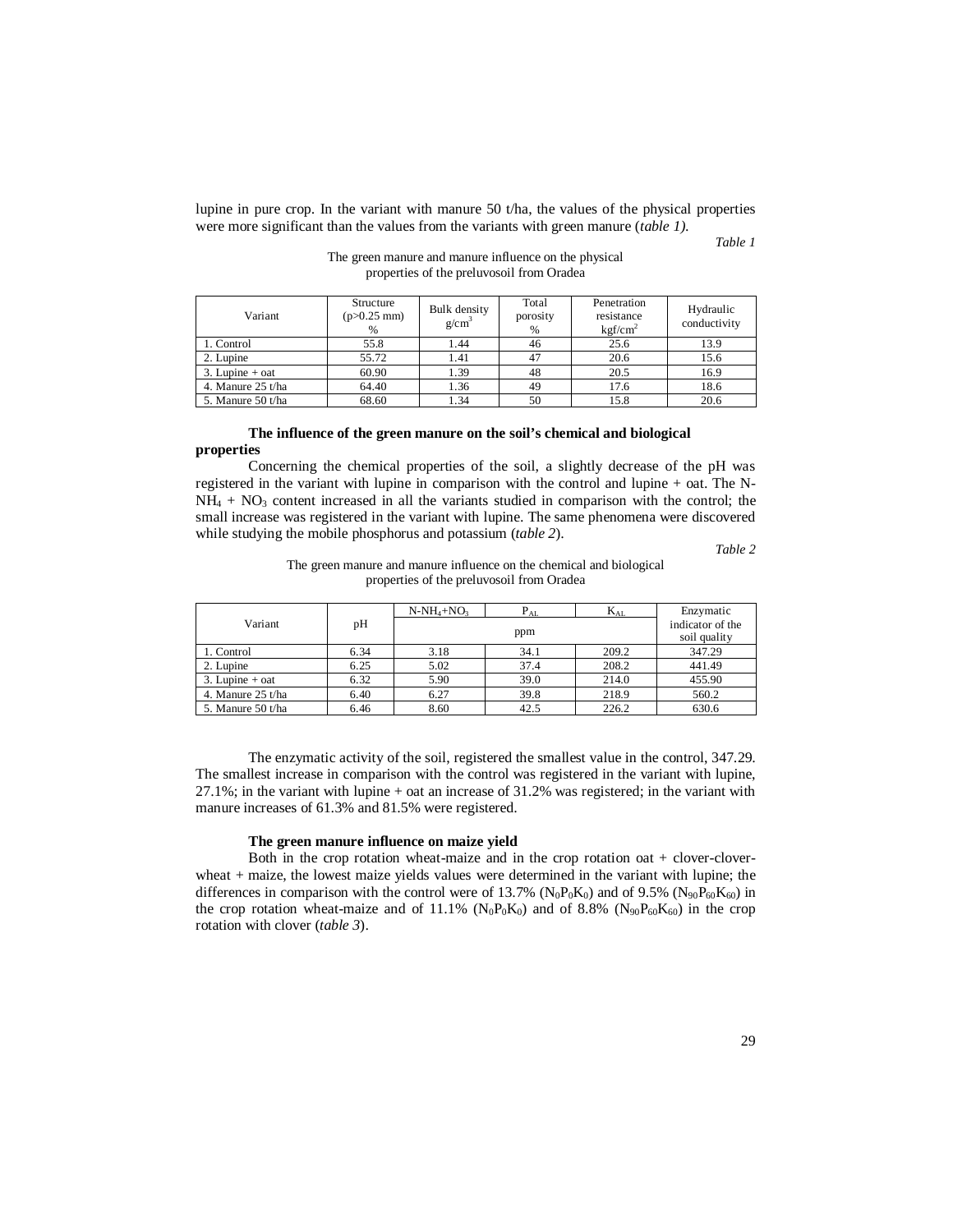|                       | Chemical fertilization |      |      |                                         |                      |      |      |         |
|-----------------------|------------------------|------|------|-----------------------------------------|----------------------|------|------|---------|
| Organic fertilization | $N_0P_0$               |      |      |                                         | $N_{90}P_{60}K_{60}$ |      |      |         |
|                       | 2004                   | 2005 | 2006 | Average                                 | 2004                 | 2005 | 2006 | Average |
| Wheat - maize         |                        |      |      |                                         |                      |      |      |         |
| 1. Control            | 5170                   | 5020 | 4860 | 5020                                    | 6420                 | 6340 | 6110 | 6290    |
| 2. Manure 25 t/ha     | 5990                   | 5620 | 5520 | 5710                                    | 7030                 | 6830 | 6820 | 6890    |
| 3. Manure $50$ t/ha   | 6710                   | 6100 | 6130 | 6310                                    | 7620                 | 7320 | 7200 | 7380    |
| 4. Lupine             | 6820                   | 6140 | 6100 | 6350                                    | 7710                 | 7300 | 7240 | 7416    |
| 5. Lupine $+$ oat     | 8010                   | 7320 | 7930 | 7750                                    | 8760                 | 8520 | 8410 | 8560    |
|                       |                        |      |      | $Out + clover - clover - wheel - maize$ |                      |      |      |         |
| 1. Control            | 5990                   | 5880 | 5710 | 5860                                    | 7230                 | 6820 | 7010 | 7020    |
| 2. Manure 25 t/ha     | 6810                   | 6400 | 6320 | 6510                                    | 8010                 | 7350 | 7560 | 7640    |
| 3. Manure $50$ t/ha   | 7520                   | 6820 | 6860 | 7067                                    | 8780                 | 7810 | 7900 | 8163    |
| 4. Lupine             | 7500                   | 6900 | 6990 | 7130                                    | 8790                 | 7900 | 7960 | 8220    |
| 5. Lupine $+$ oat     | 8410                   | 8020 | 7910 | 8113                                    | 9220                 | 9000 | 9020 | 9080    |

*Table 3*

|         | Organic<br>fertilization |      |     | Chemical<br>fertilization |          | Chemical fertilization x<br>Organic fertilization | Organic fertilization x<br>Chemical fertilization |     |
|---------|--------------------------|------|-----|---------------------------|----------|---------------------------------------------------|---------------------------------------------------|-----|
|         | al                       | a2   | al  | a2                        | a2<br>al |                                                   | a.                                                | a2  |
| DL 5%   | 180                      | l 50 | 120 | 110                       | 230      | 210                                               | 208                                               | 190 |
| DL 1%   | 310                      | 290  | 240 | 208                       | 410      | 420                                               | 310                                               | 360 |
| DL 0.1% | 520                      | 470  | 410 | 390                       | 710      | 730                                               | 530                                               | 580 |

In the variant with lupine + oat, the maize yields registered were bigger than in the variants with lupine, pure crop; overall on the studied period the differences registered were of 600 kg/ha ( $N_{90}P_{60}K_{60}$ ) and of 490 kg/ha ( $N_{90}P_{60}K_{60}$ ) in the crop rotation wheat-maize; in the crop rotation with clover the differences were of 557 kg/ha  $(N_0P_0K_0)$  and of 523 kg/ha  $(N_{90}P_{60}K_{60})$ ).

Generally, in the variant with manure, 25 t/ha the yield registered in the variant with lupine; the biggest yield was registered in the variant with manure 50 t/ha in all cases.

#### **Green manure influence on maize water consumption**

In the variants with green manure and manure bigger quantities of rainfall were stored during the cold period leading to values of the maize' water consumption higher than the control. In the variant with lupine  $+$  oat the values of the maize' water consumption were bigger than in maize' water consumption in the variant with lupine pure crop. The highest value of the maize' water consumption was registered in the variant with manure 50 t/ha. In the crop rotation with clover bigger quantities of rainfall were stored in the cold period determining values of the water consumption higher than the values registered in the wheatmaize crop rotation (*table 4*).

### **The green manure influence on the water use efficiency in maize**

In comparison with the control, in the variant with lupine pure crop the lowest values of the water use efficiency were determined both in the crop rotation wheat-maize  $(1.08 \text{ kg/m}^3)$ in the N<sub>0</sub>P<sub>0</sub>K<sub>0</sub> background and 1.36 kg/m<sup>3</sup> in the N<sub>90</sub>P<sub>60</sub>K<sub>60</sub> background) and in the crop rotation with clover (1.3 kg/m<sup>3</sup> in the  $N_0P_0K_0$  and 1.45 kg/m<sup>3</sup> in the  $N_{90}P_{60}K_{60}$  background). In the variants with lupine, the water use efficiency was better than in the variant with lupine pure crop.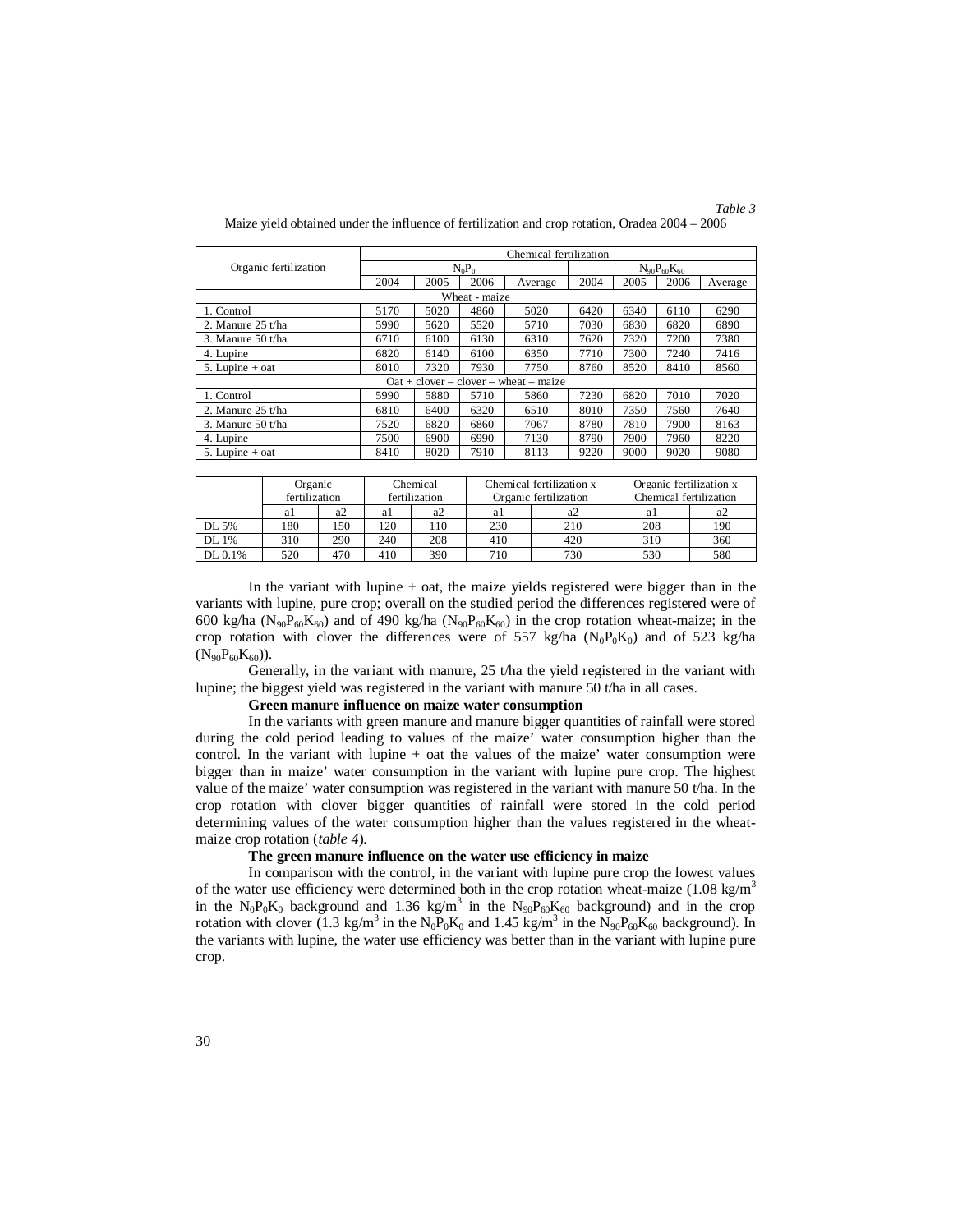| Variant of organic  | Crop rotation |               |      |                                         |      |      |  |  |  |
|---------------------|---------------|---------------|------|-----------------------------------------|------|------|--|--|--|
| fertilization       |               | Wheat - maize |      | $Out + clover - clover - wheat - maize$ |      |      |  |  |  |
|                     | 2004          | 2005          | 2006 | 2004                                    | 2005 | 2006 |  |  |  |
| 1. Control          | 4910          | 4760          | 5370 | 5360                                    | 5110 | 5620 |  |  |  |
| 2. Manure $25$ t/ha | 4970          | 4820          | 5460 | 5420                                    | 5200 | 5710 |  |  |  |
| 3. Manure $50t/ha$  | 5100          | 4830          | 5510 | 5510                                    | 5320 | 5790 |  |  |  |
| 4. Lupine           | 5120          | 4900          | 5500 | 5560                                    | 5300 | 5600 |  |  |  |
| $5.$ Lupine + oat   | 5320          | 5020          | 5610 | 5720                                    | 5420 | 5810 |  |  |  |
| Average             | 5084          | 4866          | 5490 | 5514                                    | 5270 | 5706 |  |  |  |

#### Maize water consumption obtained under the influence of the organic fertilization and crop rotation, Oradea 2004 – 2006

The values registered in the variants with manure 25 t/ha were the same or a little bigger than the values obtained in the variant with lupine + oat; the highest value of the water use efficiency was registered in the variant with manure 50 t/ha (*table 5*)

*Table 5*

*Table 4*

| Water use efficiency ( $kg/m3$ ) in maize under the influence of the organic |
|------------------------------------------------------------------------------|
| fertilization and crop rotation, Oradea $2004 - 2006$                        |

|                                     | Crop rotation |      |               |                      |      |                                         |      |         |  |  |
|-------------------------------------|---------------|------|---------------|----------------------|------|-----------------------------------------|------|---------|--|--|
| Variant of organic<br>fertilization |               |      | Wheat - maize |                      |      | $Out + clover - clover - wheat - maize$ |      |         |  |  |
|                                     | 2004          | 2005 | 2006          | Average              | 2004 | 2005                                    | 2006 | Average |  |  |
| $N_0P_0$                            |               |      |               |                      |      |                                         |      |         |  |  |
| 1. Control                          | 1.05          | 1.05 | 0.91          | 1.00                 | 1.31 | 1.33                                    | 1.14 | 1.26    |  |  |
| 2. Manure $25 t/ha$                 | 1.12          | 1.17 | 0.96          | 1.08                 | 1.41 | 1.42                                    | 1.25 | 1.36    |  |  |
| 3. Manure 50 t/ha                   | 1.32          | 1.26 | 1.11          | 1.23                 | 1.49 | 1.52                                    | 1.31 | 1.44    |  |  |
| 4. Lupine                           | 1.33          | 1.25 | 1.11          | 1.23                 | 1.51 | 1.49                                    | 1.32 | 1.44    |  |  |
| 5. Lupine $+$ oat                   | 1.51          | 1.46 | 1.41          | 1.46                 | 1.65 | 1.75                                    | 1.50 | 1.63    |  |  |
| Average                             | 1.27          | 1.24 | 1.10          | 1.20                 | 1.47 | 1.50                                    | 1.30 | 1.42    |  |  |
|                                     |               |      |               | $N_{90}P_{60}K_{60}$ |      |                                         |      |         |  |  |
| 1. Control                          | 1.31          | 1.33 | 1.14          | 1.26                 | 1.35 | 1.33                                    | 1.37 | 1.35    |  |  |
| 2. Manure 25 t/ha                   | 1.41          | 1.42 | 1.25          | 1.36                 | 1.48 | 1.41                                    | 1.45 | 1.45    |  |  |
| 3. Manure $50$ t/ha                 | 1.49          | 1.52 | 1.31          | 1.44                 | 1.59 | 1.47                                    | 1.48 | 1.51    |  |  |
| 4. Lupine                           | 1.51          | 1.49 | 1.32          | 1.44                 | 1.58 | 1.49                                    | 1.50 | 1.52    |  |  |
| 5. Lupine $+$ oat                   | 1.65          | 1.70 | 1.50          | 1.62                 | 1.61 | 1.66                                    | 1.66 | 1.64    |  |  |
| Average                             | 1.47          | 1.49 | 1.53          | 1.42                 | 1.52 | 1.47                                    | 1.45 | 1.49    |  |  |

### **CONCLUSIONS**

The use of the mixture lupine  $+$  oat determined the improvement of the soil's properties (structure, bulk density, total porosity, penetration resistance, hydraulic conductivity,  $pH$ ,  $N + NH_4 + NO_3$ , mobile phosphorus and potassium, enzymatic indicator of soil quality) in comparison with lupine pure crop.

In the variant with lupine  $+$  oat, the maize yield obtained was bigger than the maize yield obtained in the wheat-maize crop rotation and in the crop rotation with clover both in the  $N_0P_0K_0$  background and in the  $N_{90}P_{60}K_{60}$  background.

All of the organic variants of fertilization determined the increase of the rainfall stored in the soil in the cold season. The same phenomena was registered in the crop rotation with clover in comparison with wheat – maize crop rotation (the values of the maize water consumption increased in comparison with the control).

In the maize crop the values of the water use efficiency in the variant lupine + oat were bigger than the ones registered in the variant with lupine in all the cases. The water use